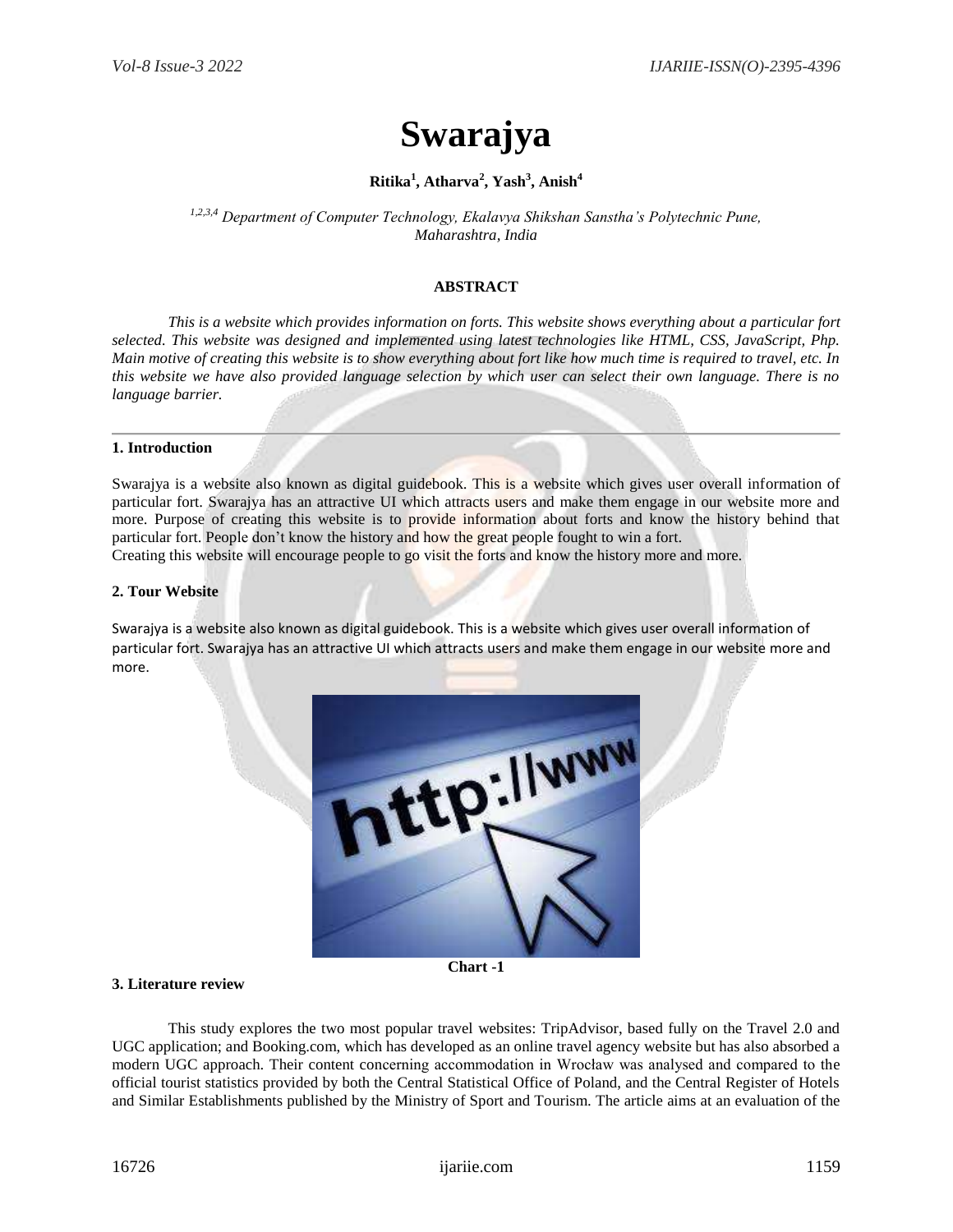reliability and completeness of the information provided over the internet: firstly from the point of view of a potential customer, secondly for its value for market research purposes. Although electronic word- of-mouth websites are designed both for consumers and suppliers, from a methodological perspective the article is based on a content analysis of tourism social media.



## **5. PROPOSED SYSTEM ARCHITECTURE AND IMPLEMENTATION**

The web-based analysis tool designs are based on a client/servermodel divided into four levels of functionality (Foote & Kirvan, 2000; Peng & Tsou, 2003; Plewe, 1997; Tsou, 2004), as illustratedin. These four levels consist of a Web Interface, Web Server, Application Server and Spatial Database Server. The Interactive Park Analysis Tool is integrated within the GVPP, which began as a basic map viewer originally created by the California Department of Fish and Game (DFG, 2007). Based on previous experience implementing web mapping projects (i.e. Ghaemi, Swift, Goldberg, & Wilson, 2006; Swift et al., 2004; Zimmermann, Bardet, Ku, Hu, & Swift, 2003), the initial DFG map viewer was customized to deliver a suite of multi-faceted analytical tools and accompanying geospatial datasets. As an online environmental planning tool to assist environmental advocates, planners, and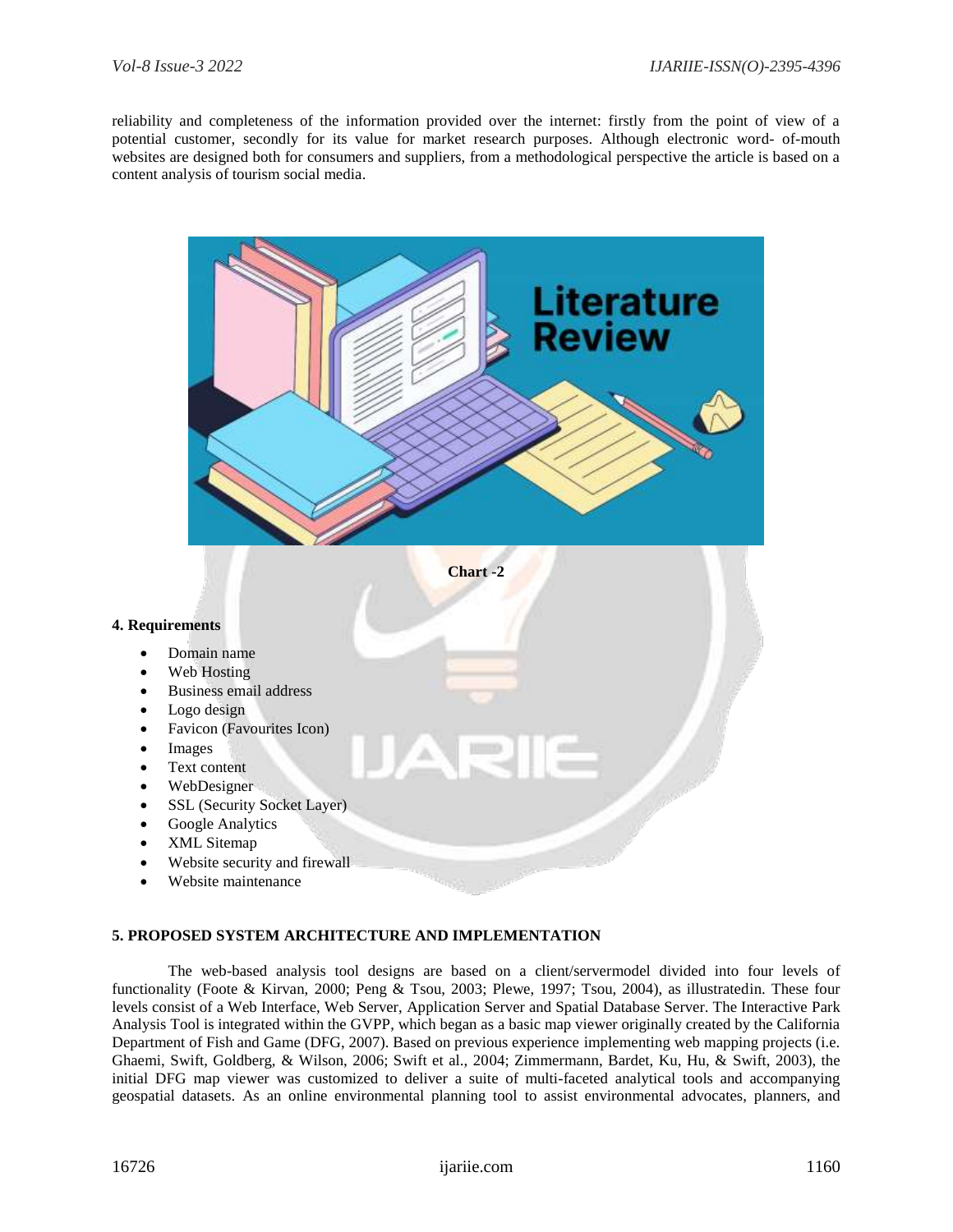managers in decision making, the GVPP requires the following features. First, the system needs to provide data querying and extensive native geoprocessing capabilities. Second, it needs to afford a fast online rendering of large vector and raster datasets regardless of user network bandwidth. Third, it needs to support multiple concurrent users and the results from interactive tools like the Interactive Park Analysis Tool should be provided in real time. We describe next how the proposed system architecture and chosen software (ESRI's ArcIMS, ArcSDE 9.2 and Microsoft's SQL Server 2005) satisfy the aforementioned requirements.



The client side is considered the first level within the system, providing a user interface that accepts requests, performs a multitude of map-centric tasks, and dynamically displays the results in tables and HTML formatted popup reports. The GVPP provides direct access to approximately 80 geospatial vector and raster datasets generated as part of the Green Visions project (Wolch et al., 2009). The client front-end provides a main toolbar that allows users to perform basic GIS operations such as navigating around the map view (zoom in, zoom out, pan map, and zoom to the extent of the active layer), performing queries against layers to retrieve attribute information for download in tabular format, and printing customized map views. provides an example view of the GVPP viewer, and shows the available geospatial data layers in the ''Layer List" on the left-hand side, and the basic map viewer tool buttons in the main toolbar across the top. The Layer List controls layer visibility and selection, such that the dataset selected by a user is referred to as the ''Active Layer", the layer acted upon by the tools in the toolbar. The client interface also provides metadata and layer properties tools, and allows each user to save unique map views as ''Bookmarks" to be retrieved whenever the user visits the GVPP. In addition, a convenient ''Data Catalog" tool has also been implemented to facilitate searching for and loading project-specific data layers into the map viewer. Data layers are grouped within the Layer List based on data type categories (i.e. Green Visions Project Data layers, Base Layers). The Client side was originally developed using Javascript, Active Server Pages (ASP) and HTML (DFG, 2007).

The server-side architecture is a three-tiered configuration comprised of the Tier 1 ''Web Server", Tier 2 ''Application Server", and Tier 3 ''Spatial Database Server" (Fig. 1). Microsoft Internet Information Server, IIS V.6 is utilized as the Web Server. When a user initiates a request, the IIS passes the data between the client-side Web Browser and the Application Server. The Application Server currently consists of three main modules (Fig. 1): the Map Server, GVPP applications, and the Interactive Park Analysis Tool. Upon a request by a user, one of these modules is launched in order to execute the client request and return the results to the client's web browser. These modules are discussed in detail under ''Interactive Park Analysis Tool".